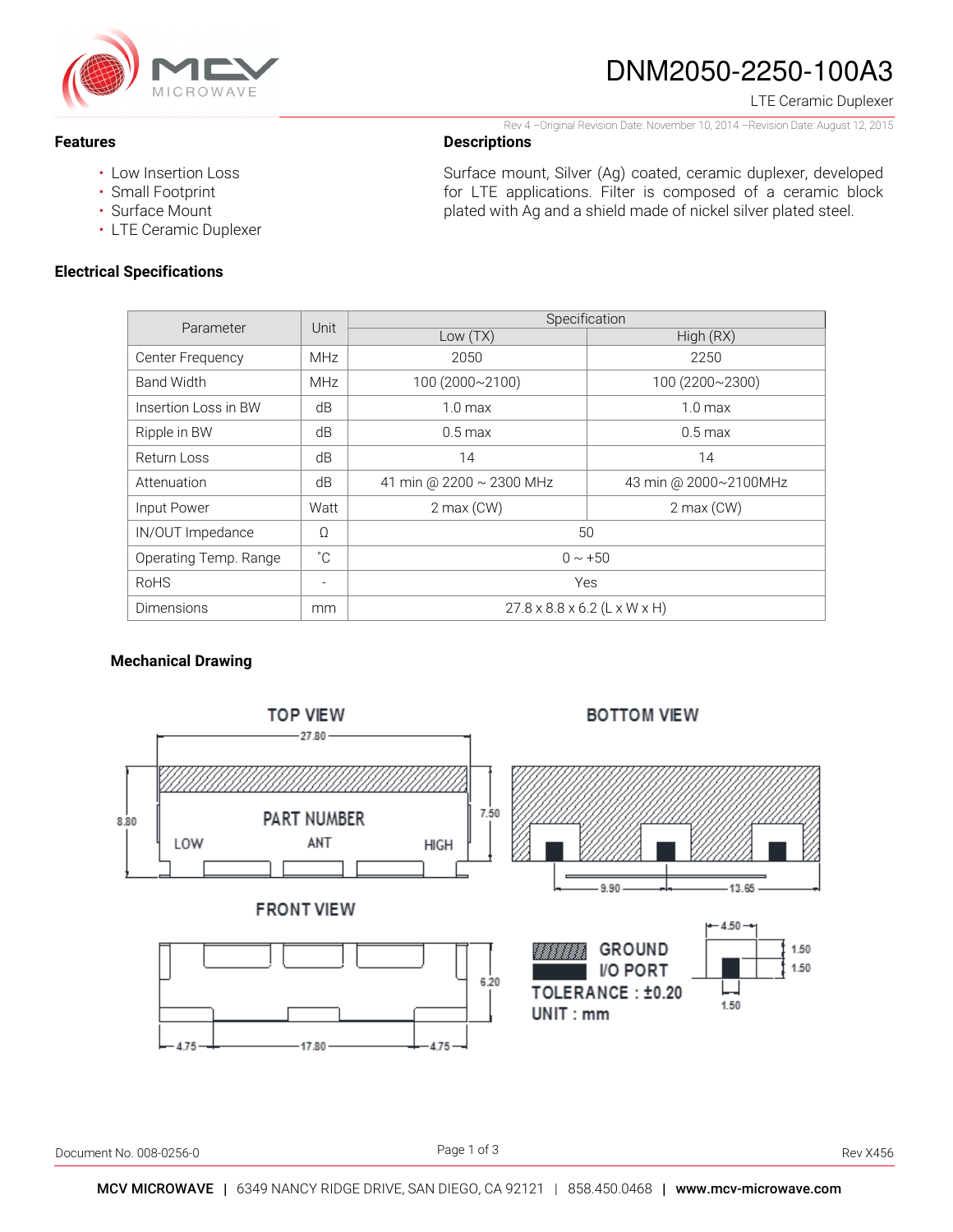

## DNM2050-2250-100A3

LTE Ceramic Duplexer

Rev 4 –Original Revision Date: November 10, 2014 –Revision Date: August 12, 2015

### **Recommended PCB Layout**



#### **Electrical Response**



Document No. 008-0256-0 Rev X456

Page 2 of 3